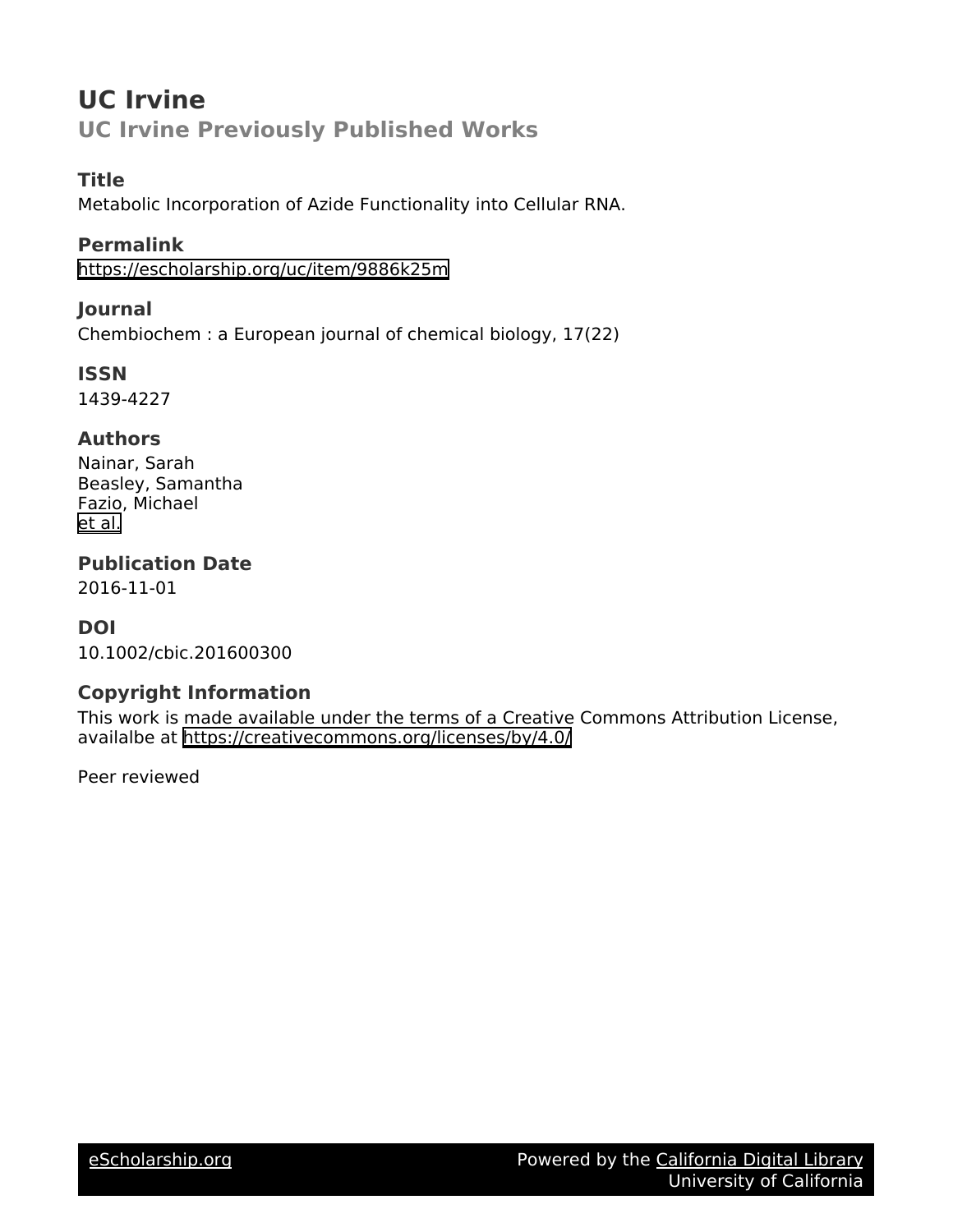

# **HHS Public Access**

Author manuscript Chembiochem. Author manuscript; available in PMC 2016 November 18.

Published in final edited form as: Chembiochem. 2016 November 17; 17(22): 2149–2152. doi:10.1002/cbic.201600300.

# **Metabolic Incorporation of Azide Functionality into Cellular RNA**

**Sarah Nainar**a, **Samantha Beasley**a, **Michael Fazio**a, **Miles Kubota**a, **Nan Dai**b, **Ivan R. Corrêa Jr.**b, and **Prof. Robert C. Spitale**a,c

Robert C. Spitale: rspitale@uci.edu <sup>a</sup>Department of Pharmaceutical Sciences, University of California, 2403 Natural Sciences I, Irvine CA 92617 (USA)

<sup>b</sup>New England Biolabs, 240 County Road, Ipswich, MA 01938 (USA)

<sup>c</sup>Department of Chemistry, University of California, 2403 Natural Sciences I, Irvine CA 92617 (USA)

## **Abstract**

Real-time tracking of RNA expression can provide insight into the mechanisms used to generate cellular diversity, as well as help determine the underlying causes of disease. Here we present the exploration of azide-modified nucleoside analogues and their ability to be metabolically incorporated into cellular RNA. We report robust incorporation of adenosine analogues bearing azide handles at both the 2′- and N6-positions; 5-methylazidouridine was not incorporated into cellular RNA. We further demonstrate selectivity of our adenosine analogues for transcription and polyadenylation. We predict that azidonucleosides will find widespread utility in examining RNA functions inside living cells, as well as in more complex systems such as tissues and living animals.

# **Graphical Abstract**

**Azide Functionality, Inc.** We explored Functionality into Cellular RNA azidonucleoside incorporation into cellular RNA, revealing selectivity for azidoadenosine analogues and no incorporation of 5-azidouridine. This expansion of the bioorthogonal toolkit for RNA will further investigation into RNA expression and processing and provide a platform for analyzing the growing list of RNA functions beyond protein encoding.



## **Keywords**

azides; imaging; modified nucleosides; RNA incorporation; transcription

Supporting information for this article can be found under <http://dx.doi.org/10.1002/cbic.201600300>.

Correspondence to: Robert C. Spitale, rspitale@uci.edu.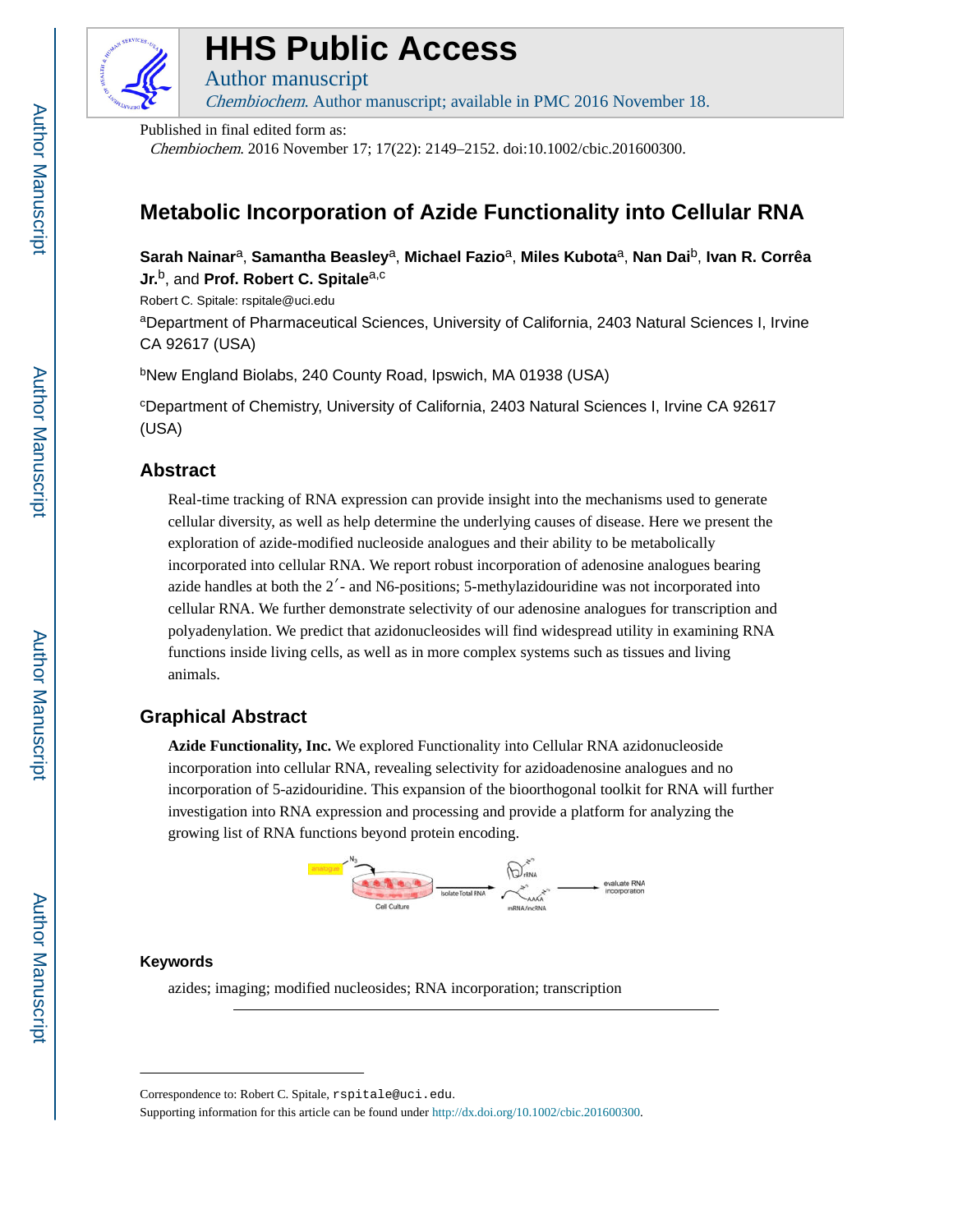Recent analysis of complex transcriptomes has revealed that genomes are transcribed to generate diverse coding and non-coding RNAs that are critical for cell survival and identity.<sup>[1]</sup> The functions of both coding and noncoding RNAs continue to be elucidated.<sup>[2]</sup> As such, biochemical methods to track RNA transcription, posttranscriptional regulation, and RNA-based mechanisms that control their cellular function are in high demand.

Modified nucleoside analogues have been used to interrogate many facets of RNA biology. 4-Thiouridine (4SU) has been employed to track nascent transcription and monitor RNA decay.<sup>[3]</sup> However, recent evidence has suggested that the transient nature of disulfide bonds can bias RNA enrichment.<sup>[4]</sup> Extending beyond thiol-modified nucleosides introduces additional analytical properties, such as enrichment with stable covalent chemistry, imaging, and multiplex tracking. This can be accomplished through dosing of analogues containing diverse chemical functionalities. The analogue 5-ethynyluridine (5EU) has been used to track transcription and RNA localization by fluorescent imaging facilitated by coppercatalyzed azide–alkyne cycloaddition (CuAAC).<sup>[5]</sup> 2'-Azidonucleosides have proven useful for analysis of RNA produced in vitro by chemical synthesis.<sup>[6]</sup> N6-propargyl as well as C2and C7-ethynyl adenosine have also been demonstrated to be useful probes for metabolic labeling of transcription and polyadenylation.<sup>[7]</sup> Despite this progress, a holistic description of the types of analogues that can be utilized to track RNA synthesis and processing inside living cells remains to be systematically interrogated.

Although useful, installing alkyne-modified nucleosides into cellular RNA requires the use of CuAAC reactions, which produce copper-induced radicals that degrade RNA.<sup>[8]</sup> Such degradation can lead to deleterious effects on downstream analyses such as RNA sequencing.<sup>[9]</sup> As such, there is a critical need to expand the bioorthogonal toolkit for cellular RNA by endowing substrates with more versatile functionalities.

Azides are perhaps the most widely utilized among the long list of bioorthogonal functional groups used in cells. Azide-containing molecules can be probed through diverse chemical reactions, including both CuAAC<sup>[10]</sup> and copper-free strain-promoted azide-alkyne cycloadditions (SPAAC),<sup>[11]</sup> as well as Staudinger ligations.<sup>[12]</sup> Metabolic labeling with azide-functionalized sugars has been a gold standard for studying glycosylated proteins on the cell surface, and has revealed the importance of the glycocalyx in cancer and development.<sup>[12]</sup> Azide-modified unnatural amino acids have been used to track nascent protein synthesis and have revealed the intricacies of cell-type-specific translation.<sup>[13]</sup> These examples underscore just a few of the powerful techniques made possible by functionalizing endogenous biomolecules with azide handles.

Installing azide functionality into cellular RNA would set the stage for parallel investigations to greatly increase our understanding of RNA biology and function. Nevertheless, the metabolic incorporation of azide functionalities into cellular RNA has yet to be explored and reported.

Herein, we provide evidence that azidonucleosides can be metabolically incorporated into cellular RNA. We further demonstrated preference for adenosine analogues, whereas an azidouridine analogue was refractory to RNA incorporation. Our data also suggest that,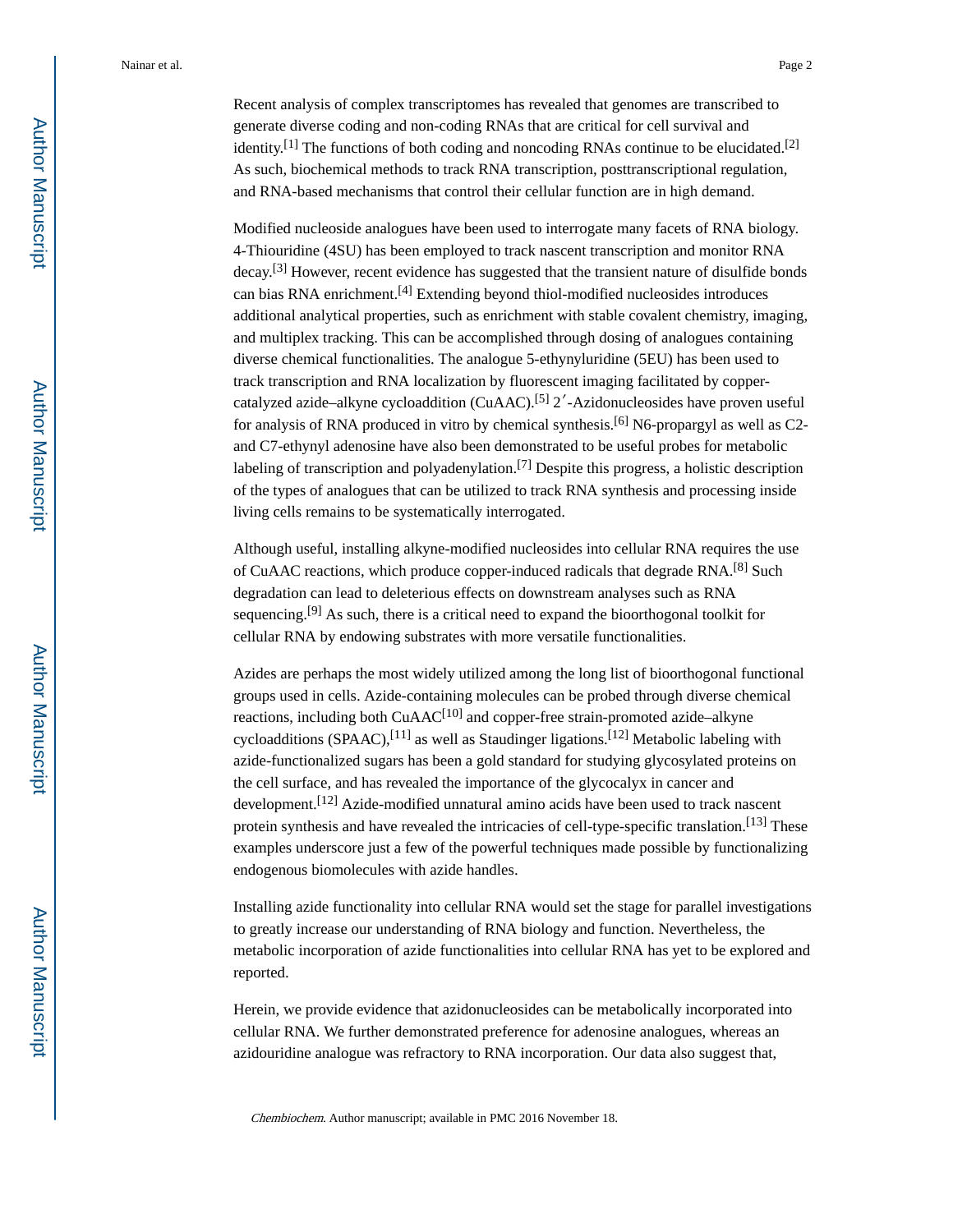depending on the site of azide modification, the adenosine analogues could be selectively utilized for tracking either gene body transcription alone or gene body transcription and polyadenylation. By exploring the limitations and idiosyncrasies of different azidonucleosides, we can ascertain how they can be leveraged to expand the scope of bioorthogonal reactions for studying RNA biology within living cells.

We first incubated cells with chemically synthesized azidonucleoside analogues for 12 h (synthetic schemes in the Supporting Information) and then isolated the total RNA (Figure 1A, **1**–**4**). In order to detect the azide group, we appended a biotin-alkyne by CuAAC. We then performed streptavidin northern blotting to determine incorporation of azidonucleosides into cellular RNA (Figure 1B).

These results showed that azidonucleoside analogues **1**–**3** were robustly incorporated into cellular RNA, whereas metabolic labelling with **4** was not detected (Figure 1C). We examined the cytotoxicity of analogues 1–3 by using an MTT assay<sup>[13]</sup> and observed no significant difference in cell viability of control cells as compared to cells treated with **1**–**3** at 1 mm final concentration (Figure S1 in the Supporting Information). The data in Figure 1 suggest that the pathway for purine triphosphate biosynthesis might be quite flexible, as adenosine analogues **1–3** have modifications on the nucleobase and the ribose sugar. Uridine analogue **4**, which has a larger methylazido group at position 5, showed no detectable incorporation into RNA. Analogue **4** reacted smoothly with biotin-alkyne and propargyl alcohol by CuAAC to form adducts (Figure S2); furthermore, although analogues **1–3** were detected in cellular RNA by LC-MS, **4** was not (Figure S3 and Table S1). These results strongly suggest that 4 was not metabolically incorporated into cellular RNA. This result is in contrast to 5-ethynyluridine, which is routinely used for tracking RNA synthesis.<sup>[14]</sup>

The differences in relative signal prompted us to explore the kinetics of incorporation. We reasoned that the lack of incorporation might be due to slower kinetics or simply limited introduction into cellular RNA. We performed an incubation-time titration, which revealed that adenosine analogues **1** and **2** were slowly incorporated into RNA, with unobservable signal until 5 h. In contrast, **3** was robustly integrated into cellular RNA within 30 min (Figures 1C and S4). We also treated cells with increasing amounts of each analogue (Figure S5), and the data showed that **3** was the most robustly incorporated at a concentration as low as 10 μm. We posit that the differences in incorporation between the azidonucleosides might be a function of the pathways and various enzymes involved in ribonucleotide triphosphate synthesis (more discussion below). Overall, these results demonstrate that azidoadenosine analogues are amenable to metabolic incorporation into RNA and therefore present a new set of modified nucleosides that can be utilized for RNA labeling.

A key benchmark for introducing modified molecules into cells is their ability to be used as reporter molecules for imaging experiments. We tested whether incorporation of each analogue could be tracked by cellular imaging using fluorophores. Cells were grown in the presence of **1**, **2**, or **3** and were subsequently fixed and treated with alkyne–rhodamine by CuAAC (Figure 2). Imaging showed clear staining of the nucleolus for all three analogues, indicating robust incorporation into ribosomal RNA, which accounts for the majority of cellular RNA. Each analogue also showed varying amounts of staining in the cytoplasm,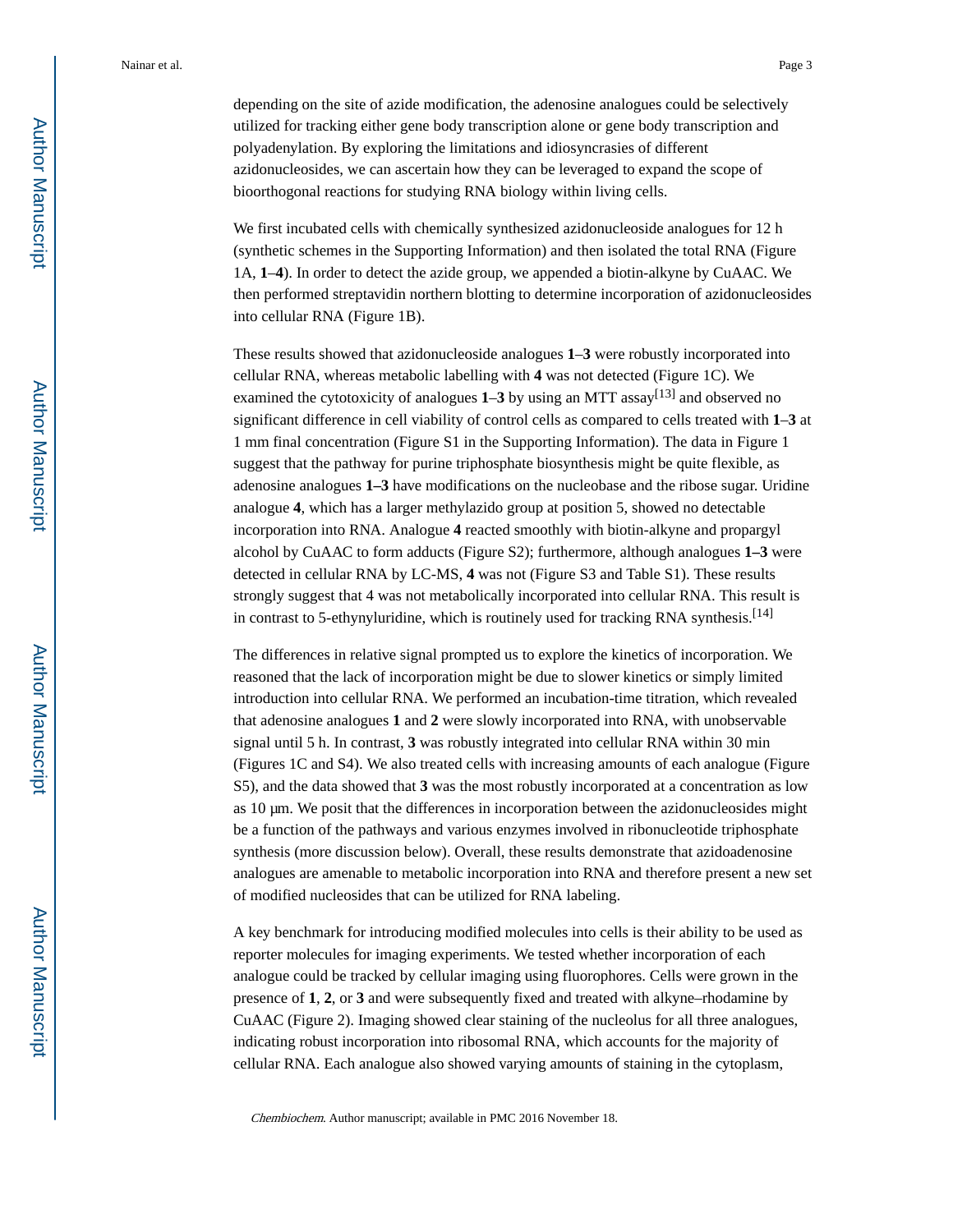Azides present a unique opportunity to be probed by less damaging copper-free chemistry. To test our azidonucleosides inside living cells, we incubated cells with analogues **1**–**3** and dibenzylcyclooctyne (DIBO) biotin for SPAAC reactions.<sup>[11]</sup> From northern blotting, we concluded that bioorthogonal reactions with azide-modified RNA could be performed in living cells (Figure S9). Furthermore, SPAAC imaging experiments demonstrated that azidelabeled RNA could be robustly imaged with copper-free cycloadditions (Figure S10). Such observations demonstrate that nascent RNAs could be tracked in situ while eliminating the cytotoxic effects of copper-induced radical formation. Overall, our data support the theory that azide-modified adenosine analogues are useful for labeling RNA by CuAAC as well as SPAAC.

signal, thus further demonstrating that the signal resulted from RNA labeling (Figure S8).

The differing rates of incorporation observed in Figure 1 suggest that there might be selectivity for incorporation into specific types of cellular RNA. It has previously been demonstrated that triphosphate analogues bearing a wide variety of modifications are well tolerated by a variety of polymerases.<sup>[14]</sup>  $Poly(A)$  polymerase selectivity has been investigated in vitro,  $[7c,8b]$  but has yet to be fully explored inside living cells. Adenosine analogues with alkyne groups at the N6, C2, and C7 positions have been demonstrated to be acceptable substrates.<sup>[7]</sup> However, larger azide modifications at the  $2'$ - and N6 positions have not been investigated.

To gain insight into the possibility of substrate selectivity by poly(A) polymerase, we analyzed the crystal structure of the mammalian enzyme bound to adenosine triphosphate (PDB ID: 1F5A).<sup>[15]</sup> Amino acid residues tightly surround the N6 position of adenosine. By contrast, the 2′-position is relatively open to solvent. We therefore speculated that the different sites of azide modification might impart selectivity for either transcription by polymerases and/or polyadenylation by poly(A) polymerase.

To further explore polymerase selectivity, we challenged the incorporation of all three analogues with actinomycin D (ActD, an inhibitor of RNA polymerases I and II) and/or cordycepin (Cdy, an inhibitor of RNA poly(A) polymerase) at concentrations known to inhibit both processes.[7a,b] Analogues **1** and **2**, which contain N6 alkyl chains, showed strong inhibition by ActD treatment, but showed a limited decrease in signal when treated with Cdy (Figure 3B, Figure S11). In contrast, compound **3** signal decreased but was not completely abolished when challenged with either Cdy and ActD individually or together. These data suggest that analogues **1** and **2** were predominantly incorporated during transcription, whereas analogue 3 was robustly incorporated into RNA by both nascent RNA synthesis and polyadenylation (Figure 3B). We anticipate that such differences could be exploited to track nascent RNA synthesis and poly(A) elongation differentially, solely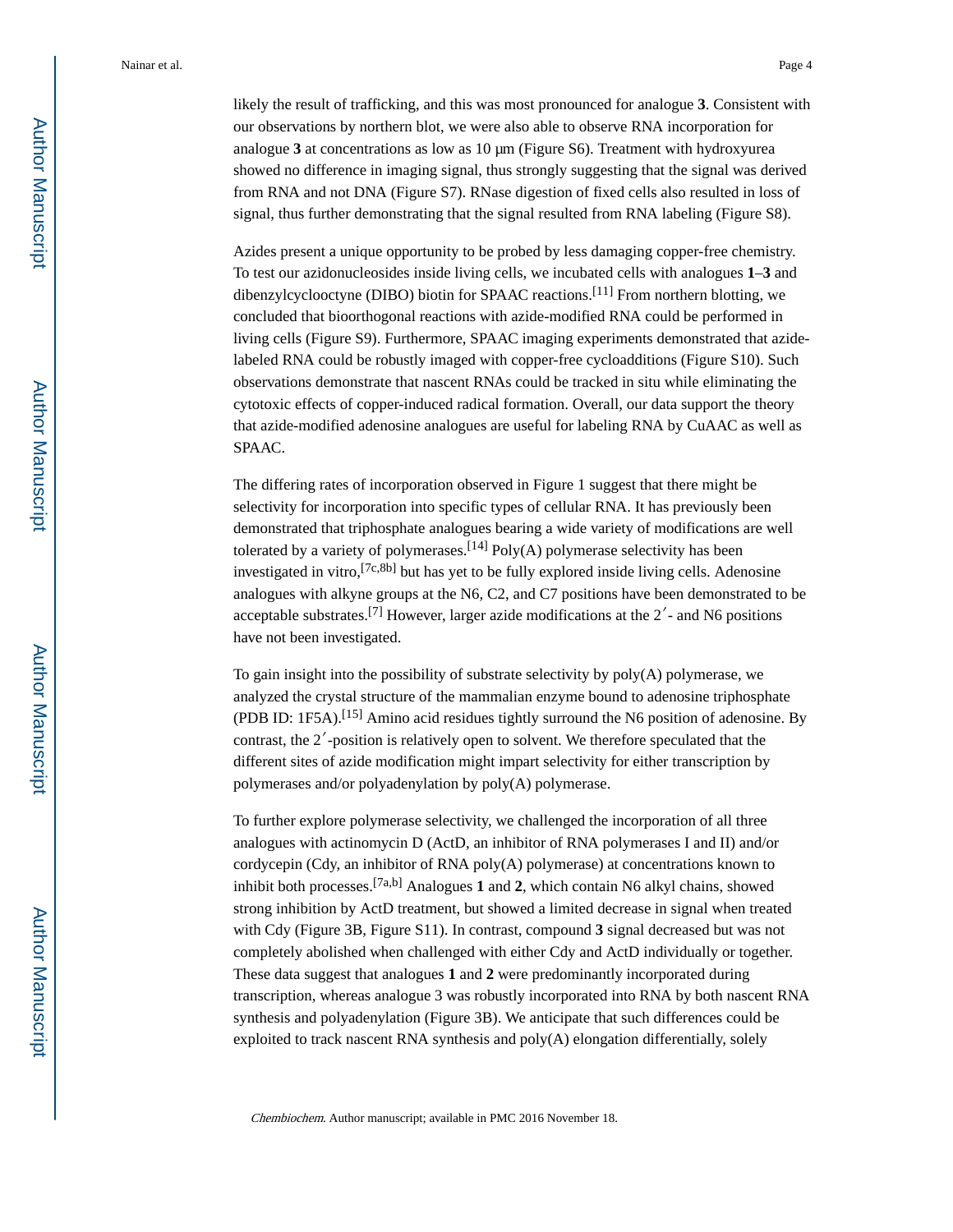through analogue selection. This will provide unique tracking capabilities for RNA synthesis inside living cells.

We demonstrated that azide-modified nucleoside analogues can be metabolically incorporated into cellular RNA. We also observed that upon incorporation, our analogues were responsive to bioorthogonal ligations mediated by CuAAC as well as SPAAC, which is amenable to live-cell analysis. Overall, our data support the use of this novel set of azidonucleosides for labeling and monitoring nascent RNA. These analogues are sure to find widespread utility in the RNA community and beyond. Modified nucleosides have thus far been critical toward understanding the rate of RNA synthesis and turnover,<sup>[3]</sup> characterizing the RNA-binding proteome,  $[16]$  and even tracking viral infection.  $[17]$  As such, our azidemodified nucleosides are poised to expand the arsenal of methods used to analyze RNA in cells as well as in complex environments such as tissues and living animals.

Expanding the bioorthogonal toolkit for RNA requires further investigation of the limitations and selectivity for modified nucleosides. Our data have demonstrated that there is selectivity in both upstream biosynthesis and downstream synthesis of mature polyadenylated transcripts. The observation that 5-methylazidouridine (**4**) was not incorporated into cellular RNA compelled us to cautiously posit that this difference might arise from the first phosphorylation step in pyrimidine triphosphate synthesis. Indeed, it has been demonstrated with other cytidine analogues that the first phosphorylation step can be rate limiting.<sup>[18]</sup> A comparison analysis of the adenosine kinase and uracil/cytidine kinase crystal structures revealed that adenosine with modifications at the 2′ and N6 positions should indeed be an amenable substrate. (Figure S12). In contrast, the 5-position of uridine forms a tight van der Waals interaction with the enzyme and is relatively compact. This structural difference might account for the observed selectivity, which presents an exciting opportunity for enzyme engineering to introduce additional modifications into cellular RNA. Such investigations are currently underway.

### **Supplementary Material**

Refer to Web version on PubMed Central for supplementary material.

#### **Acknowledgments**

We thank members of the Spitale Laboratory for critical reading of the manuscript. S.N. is supported as a Vertex Fellow. M.D.K. is an Amgen Fellow. RNA research in the Spitale Lab is supported by startup funds through the University of California, Irvine, a National Institutes of Health (NIH) Director's New Innovator Award (1DP2M119164), and additional NIH funding (1R01MH109588).

### **References**

- 1. Morris KV, Mattick JS. Nat Rev Genet. 2014; 15:423–437. [PubMed: 24776770]
- 2. Quinn JJ, Chang HY. Nat Rev Genet. 2016; 17:47–62. [PubMed: 26666209]
- 3. Rabani M, Levin JZ, Fan L, Adiconis X, Raychowdhury R, Garber M, Gnirke A, Nusbaum C, Hacohen N, Friedman N, Amit I, Regev A. Nat Biotechnol. 2011; 29:436–442. [PubMed: 21516085]
- 4. Duffy EE, Rutenberg-Schoenberg M, Stark CD, Kitchen RR, Gerstein MB, Simon MD. Mol Cell. 2015; 59:858–866. [PubMed: 26340425]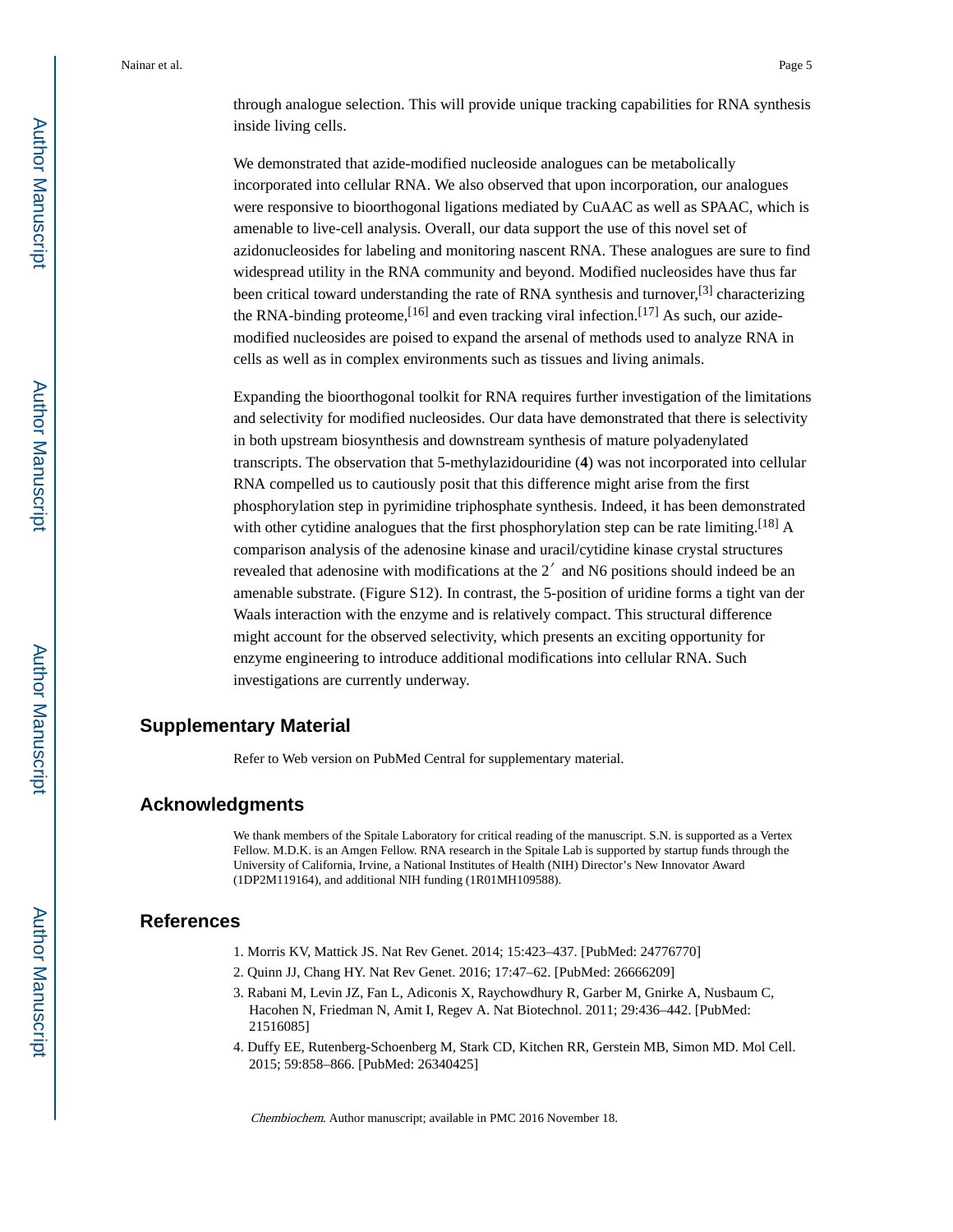- 5. Jao CY, Salic A. Proc Natl Acad Sci USA. 2008; 105:15779–15784. [PubMed: 18840688]
- 6. a) Fauster K, Hartl M, Santner T, Aigner M, Kreutz C, Bister K, Ennifar E, Micura R. ACS Chem Biol. 2012; 7:581–589. [PubMed: 22273279] b) Santner T, Hartl M, Bister K, Micura R. Bioconjugate Chem. 2014; 25:188–195.
- 7. a) Grammel M, Hang H, Conrad NK. ChemBioChem. 2012; 13:1112–1115. [PubMed: 22513998] b) Curanovic D, Cohen M, Singh I, Slagle CE, Leslie CS, Jaffrey SR. Nat Chem Biol. 2013; 9:671– 673. [PubMed: 23995769] c) Zheng Y, Beal PA. Bioorg Med Chem Lett. 2016; 26:1799–1802. [PubMed: 26927424]
- 8. a) Paredes E, Das SR. ChemBioChem. 2011; 12:125–131. [PubMed: 21132831] b) Winz ML, Samanta A, Benzinger D, Jaschke A. Nucleic Acids Res. 2012; 40:e78. [PubMed: 22344697]
- 9. a) Feng H, Zhang X, Zhang C. Nat Commun. 2015; 6:7816. [PubMed: 26234653] b) Gallego Romero I, Pai AA, Tung J, Gilad Y. BMC Biol. 2014; 12:42. [PubMed: 24885439]
- 10. Rostovtsev VV, Green LG, Fokin VV, Sharpless KB. Angew Chem Int Ed. 2002; 41:2596– 2599.Angew Chem. 2002; 114:2708–2711.
- 11. Agard NJ, Prescher JA, Bertozzi CR. J Am Chem Soc. 2004; 126:15046–15047. [PubMed: 15547999]
- 12. Saxon E, Bertozzi CR. Science. 2000; 287:2007–2010. [PubMed: 10720325]
- 13. Dieterich DC, Link AJ, Graumann J, Tirrell DA, Schuman EM. Proc Natl Acad Sci USA. 2006; 103:9482–9487. [PubMed: 16769897]
- 14. a) Sun H, Jiang S, Caton-Williams J, Liu H, Huang Z. RNA. 2013; 19:1309–1314. [PubMed: 23887148] b) Samanta A, Krause A, Jaschke A. Chem Commun. 2014; 50:1313–1316.c) Rao H, Tanpure AA, Sawant AA, Srivatsan SG. Nat Protoc. 2012; 7:1097–1112. [PubMed: 22576108]
- 15. Martin G, Keller W, Doublie S. EMBO J. 2000; 19:4193–4203. [PubMed: 10944102]
- 16. Castello A, Horos R, Strein C, Fischer B, Eichelbaum K, Steinmetz LM, Krijgsveld J, Hentze MW. Nat Protoc. 2013; 8:491–500. [PubMed: 23411631]
- 17. Neef AB, Pernot L, Schreier VN, Scapozza L, Luedtke NW. Angew Chem Int Ed. 2015; 54:7911– 7914.Angew Chem. 2015; 127:8022–8025.
- 18. Golitsina NL, Danehy FT Jr, Fellows R, Cretton-Scott E, Standring DN. Antiviral Res. 2010; 85:470–481. [PubMed: 19883694]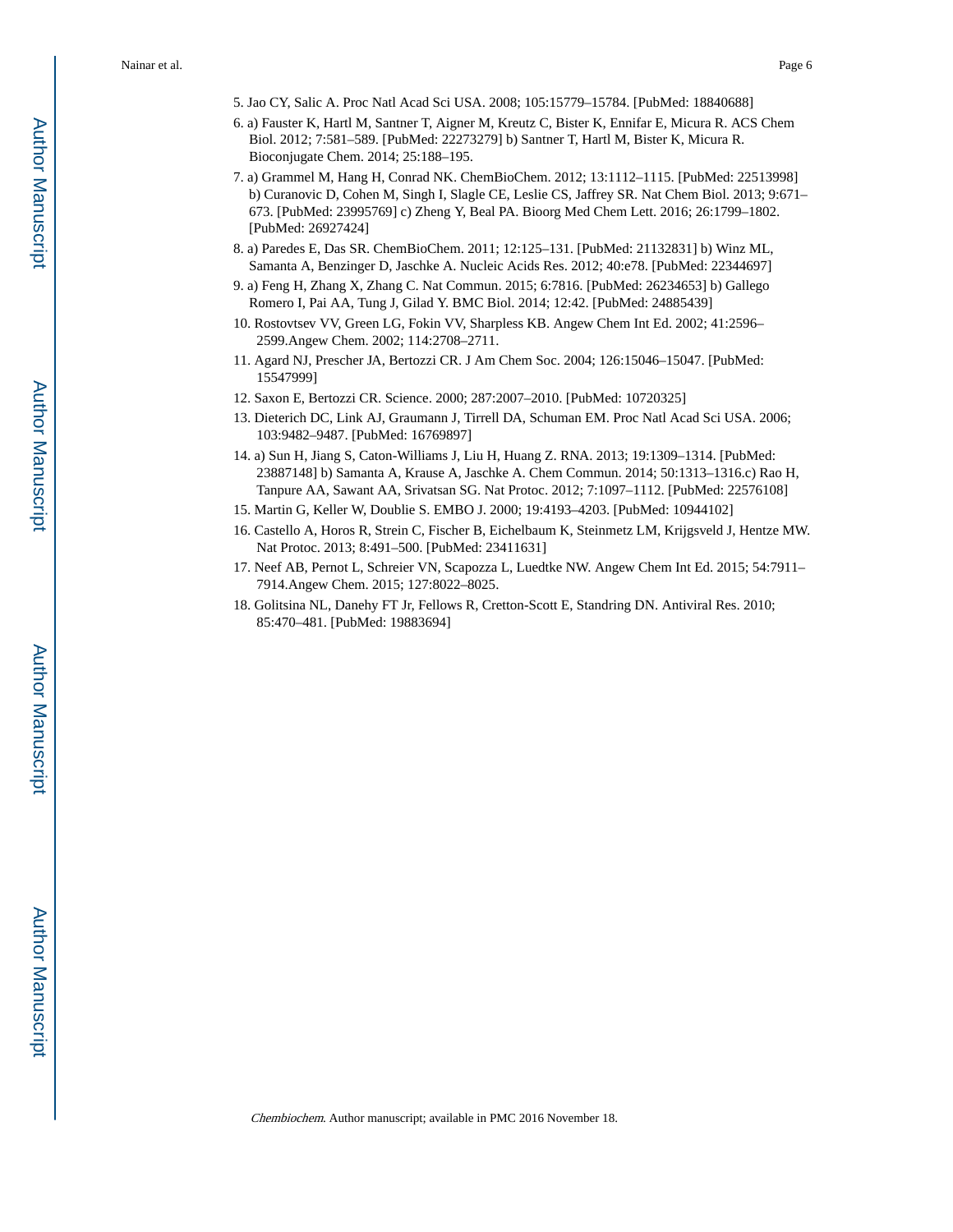

#### **Figure 1.**

Screening of azidonucleosides. A) Structures of azidonucleosides used in this study. B) Schematic of incubation and RNA processing protocols. C) Northern blot after 12 h. incubation with 1–4 at 1 mm. D) Time titration analysis after 1 mm incubation with 1–3.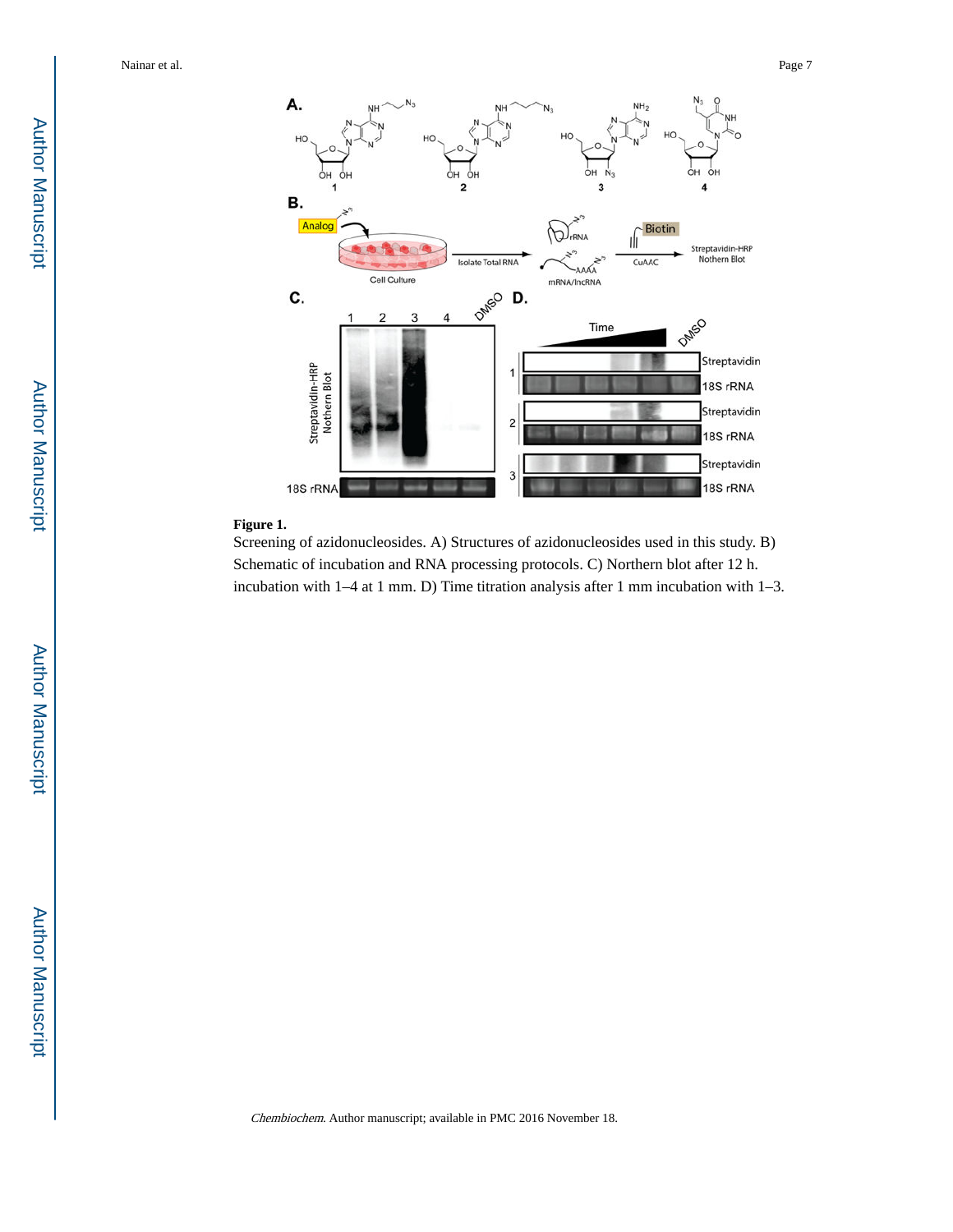

#### **Figure 2.**

Incorporation of adenosine analogues into cellular RNA, interrogated by CuAAC fluorescent imaging. Numbering is the same as in Figure 1. nc= negative control, no analogue.